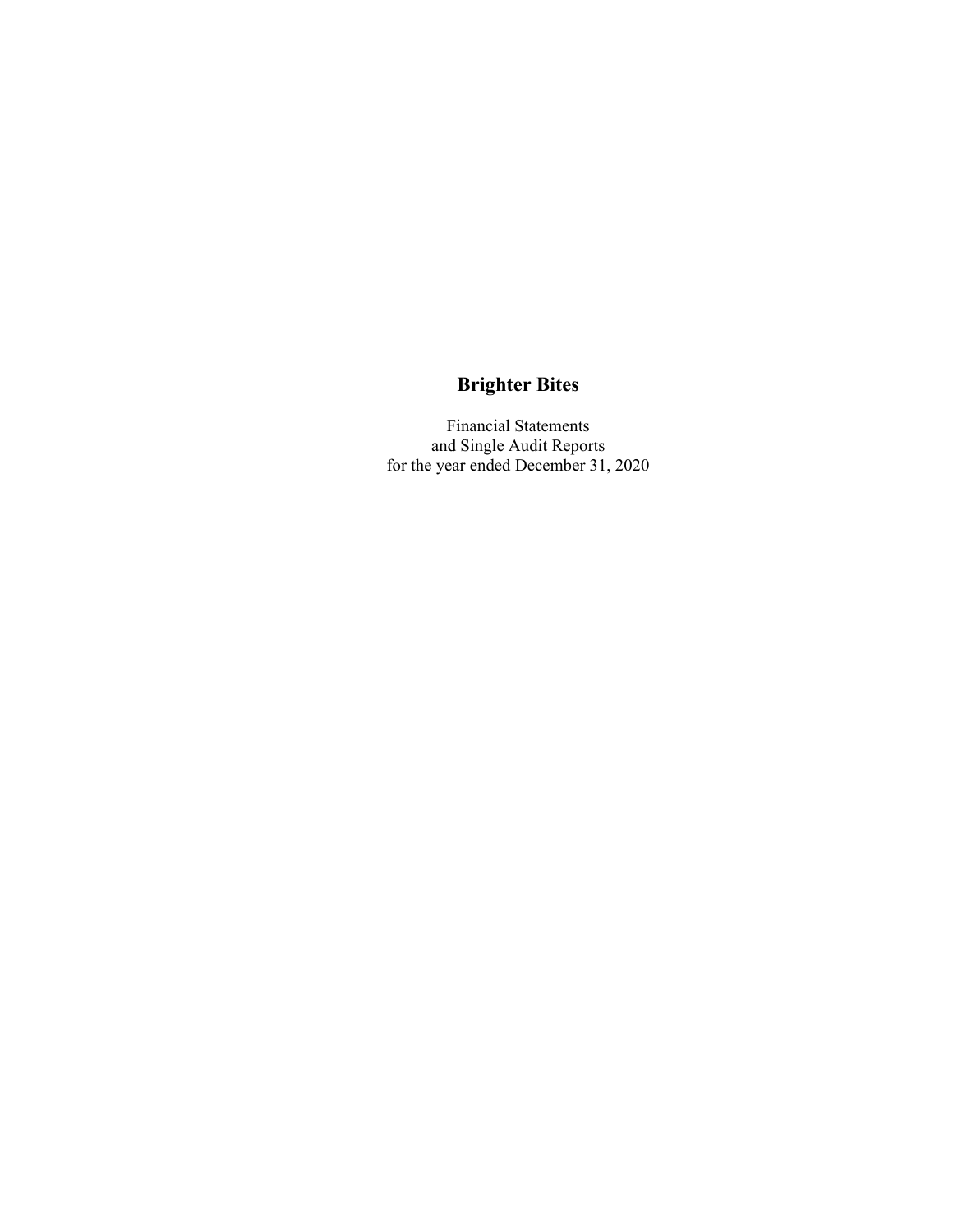|                                                                                                                                                                                                                                        | Page         |
|----------------------------------------------------------------------------------------------------------------------------------------------------------------------------------------------------------------------------------------|--------------|
| <b>Independent Auditors' Report</b>                                                                                                                                                                                                    | $\mathbf{1}$ |
| <b>Financial Statements:</b>                                                                                                                                                                                                           |              |
| Statements of Financial Position as of December 31, 2020 and 2019                                                                                                                                                                      | 3            |
| Statement of Activities for the year ended December 31, 2020                                                                                                                                                                           | 4            |
| Statement of Activities for the year ended December 31, 2019                                                                                                                                                                           | 5            |
| Statements of Functional Expenses for the years ended December 31, 2020 and 2019                                                                                                                                                       | 6            |
| Statements of Cash Flows for the years ended December 31, 2020 and 2019                                                                                                                                                                | $\tau$       |
| Notes to Financial Statements for the years ended December 31, 2020 and 2019                                                                                                                                                           | 8            |
| <b>Supplementary Information:</b>                                                                                                                                                                                                      |              |
| Schedule of Expenditures of Federal Awards for the year ended December 31, 2020                                                                                                                                                        | 13           |
| Schedule of Expenditures of State Awards for the year ended December 31, 2020                                                                                                                                                          | 14           |
| Note to Schedules of Expenditures of Federal and State Awards for the year ended<br>December 31, 2020                                                                                                                                  | 15           |
| <b>Independent Auditors' Report on Internal Control Over Financial Reporting</b><br>and on Compliance and Other Matters Based on an Audit of Financial<br><b>Statements Performed in Accordance With Government Auditing Standards</b> | 16           |
| Independent Auditors' Report on Compliance for Each Major Federal and State Program<br>and Report on Internal Control Over Compliance Required by the Uniform Guidance<br>and the State of Texas Single Audit Circular                 | 18           |
| Schedule of Findings and Questioned Costs for the year ended December 31, 2020                                                                                                                                                         | 20           |
| Corrective Action Plan                                                                                                                                                                                                                 | 23           |
| Summary Schedule of Prior Audit Findings                                                                                                                                                                                               | 25           |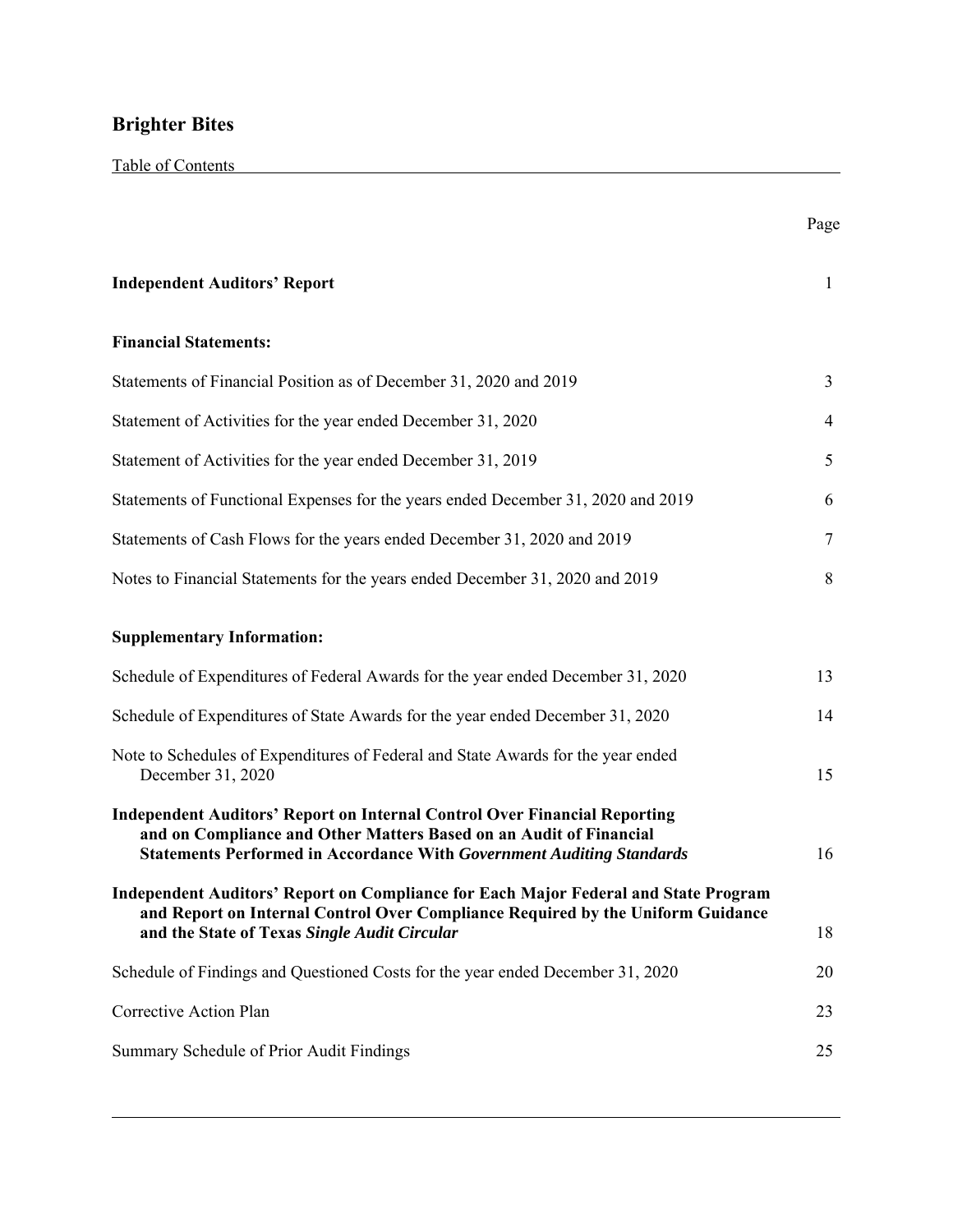

### **Independent Auditors' Report**

To the Board of Directors of Brighter Bites:

### **Report on the Financial Statements**

We have audited the accompanying financial statements of Brighter Bites, which comprise the statements of financial position as of December 31, 2020 and 2019 and the related statements of activities, of functional expenses, and of cash flows for the years then ended, and the related notes to the financial statements.

### *Management's Responsibility for the Financial Statements*

Management is responsible for the preparation and fair presentation of these financial statements in accordance with accounting principles generally accepted in the United States of America; this includes the design, implementation, and maintenance of internal control relevant to the preparation and fair presentation of financial statements that are free from material misstatement, whether due to fraud or error.

### *Auditors' Responsibility*

Our responsibility is to express an opinion on these financial statements based on our audits. We conducted our audits in accordance with auditing standards generally accepted in the United States of America and the standards applicable to financial audits contained in *Government Auditing Standards,* issued by the Comptroller General of the United States. Those standards require that we plan and perform our audits to obtain reasonable assurance about whether the financial statements are free from material misstatement.

An audit involves performing procedures to obtain audit evidence about the amounts and disclosures in the financial statements. The procedures selected depend on the auditors' judgment, including the assessment of the risks of material misstatement of the financial statements, whether due to fraud or error. In making those risk assessments, the auditor considers internal control relevant to the entity's preparation and fair presentation of the financial statements in order to design audit procedures that are appropriate in the circumstances, but not for the purpose of expressing an opinion on the effectiveness of the entity's internal control. Accordingly, we express no such opinion. An audit also includes evaluating the appropriateness of accounting policies used and the reasonableness of significant accounting estimates made by management, as well as evaluating the overall presentation of the financial statements.

We believe that the audit evidence we have obtained is sufficient and appropriate to provide a basis for our audit opinion.

### *Opinion*

In our opinion, the financial statements referred to above present fairly, in all material respects, the financial position of Brighter Bites as of December 31, 2020 and 2019 and the changes in its net assets and its cash flows for the years then ended in accordance with accounting principles generally accepted in the United States of America.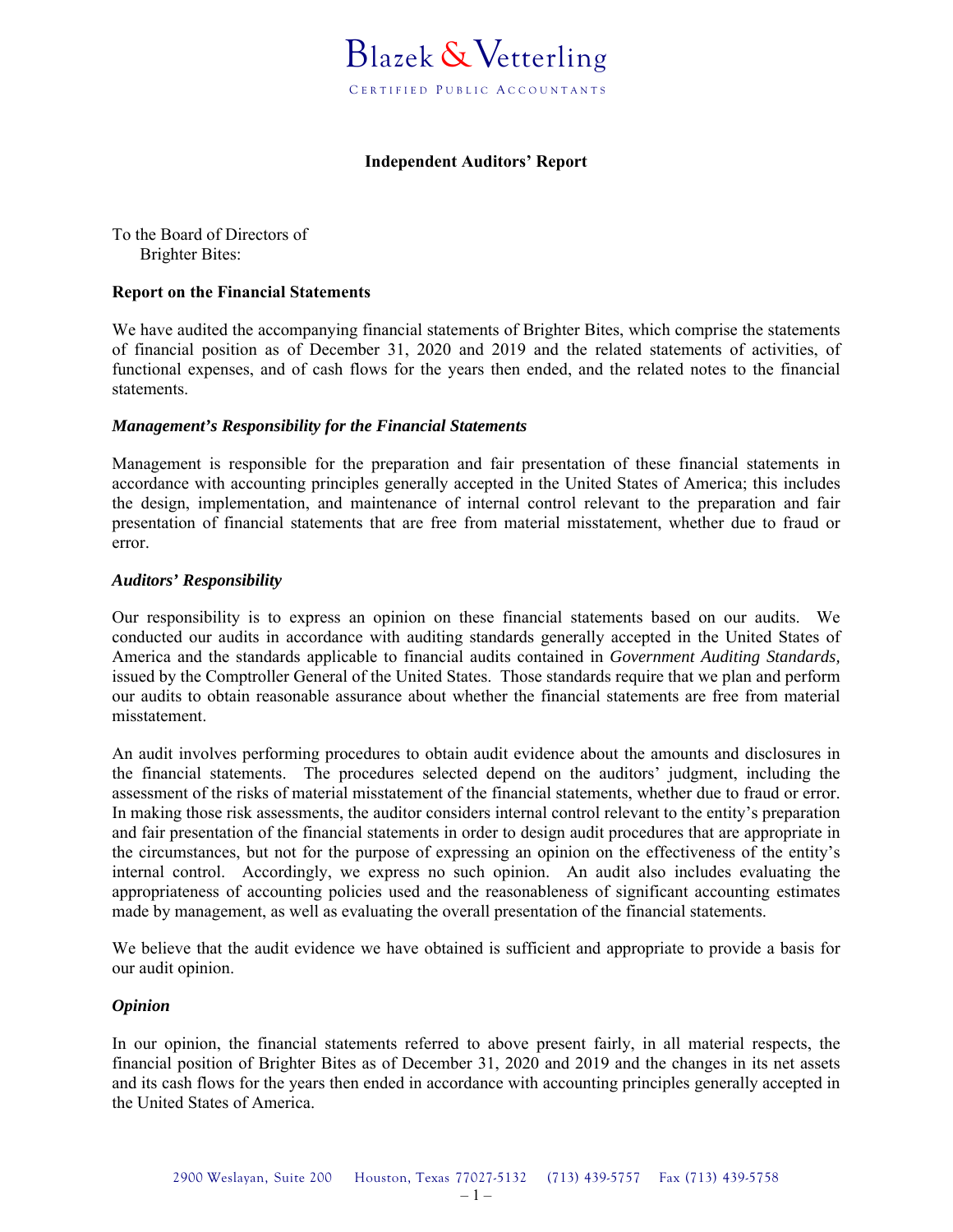### *Supplementary Information*

Our audit was conducted for the purpose of forming an opinion on the financial statements as a whole. The accompanying supplementary information included in the schedule of expenditures of federal awards for the year ended December 31, 2020 as required by Title 2 U. S. *Code of Federal Regulations* (CFR) Part 200, *Uniform Administrative Requirements, Cost Principles, and Audit Requirements for Federal Awards* is presented for purposes of additional analysis and is not a required part of the financial statements. The schedule of expenditures of state awards for the year ended December 31, 2020 as required by the State of Texas *Uniform Grant Management Standards* is presented for purposes of additional analysis and is not a required part of the financial statements. Such information is the responsibility of management and was derived from and relates directly to the underlying accounting and other records used to prepare the financial statements. The information has been subjected to the auditing procedures applied in the audit of the financial statements and certain additional procedures, including comparing and reconciling such information directly to the underlying accounting and other records used to prepare the financial statements or to the financial statements themselves, and other additional procedures in accordance with auditing standards generally accepted in the United States of America. In our opinion, the information is fairly stated, in all material respects, in relation to the financial statements as a whole.

### **Report Required by Government Auditing Standards**

In accordance with *Government Auditing Standards*, we have also issued our report dated August 26, 2021 on our consideration of Brighter Bites' internal control over financial reporting and on our tests of its compliance with certain provisions of laws, regulations, contracts, and grant agreements and other matters. The purpose of that report is solely to describe the scope of our testing of internal control over financial reporting and compliance and the results of that testing, and not to provide an opinion on the effectiveness of Brighter Bites' internal control over financial reporting or on compliance. That report is an integral part of an audit performed in accordance with *Government Auditing Standards* in considering Brighter Bites' internal control over financial reporting and compliance.

Blazek & Vetterling

August 26, 2021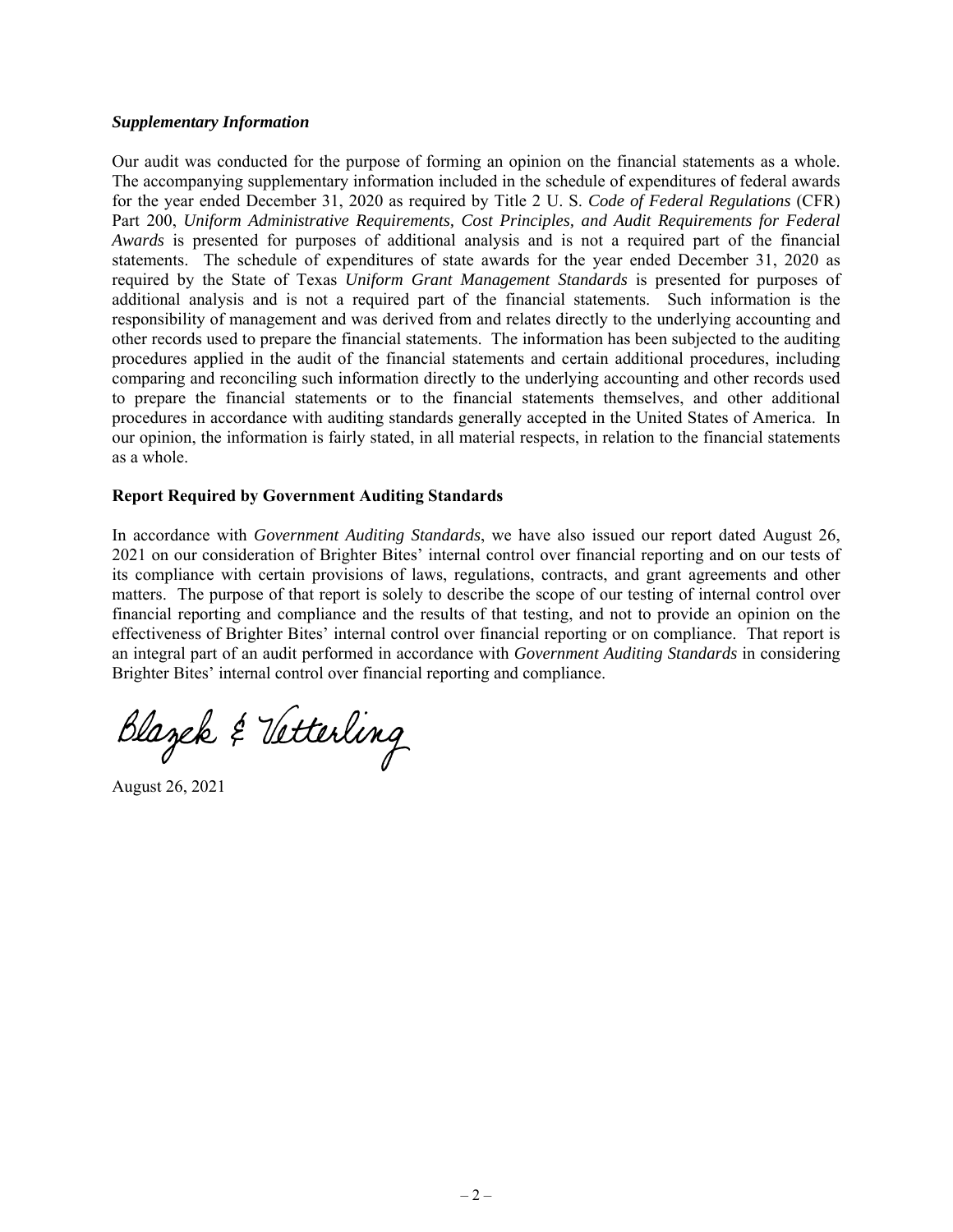## Statements of Financial Position as of December 31, 2020 and 2019

| $\mathbf S$<br>800,750<br>1,274,457<br>155,398<br>144,524      | $\mathbf S$<br>160,967<br>53,256<br>1,295,321<br>11,211 |
|----------------------------------------------------------------|---------------------------------------------------------|
|                                                                |                                                         |
|                                                                | 73,691                                                  |
| <u>\$2,375,129</u>                                             | \$1,594,446                                             |
| 125,517<br>$\mathbb{S}$<br>177,448<br>519,601<br>50<br>822,616 | 166,058<br>\$<br>87,551<br>450,000<br>703,609           |
|                                                                | 175,512<br>715,325<br>890,837                           |
|                                                                | 440,130<br>1,112,383<br>1,552,513                       |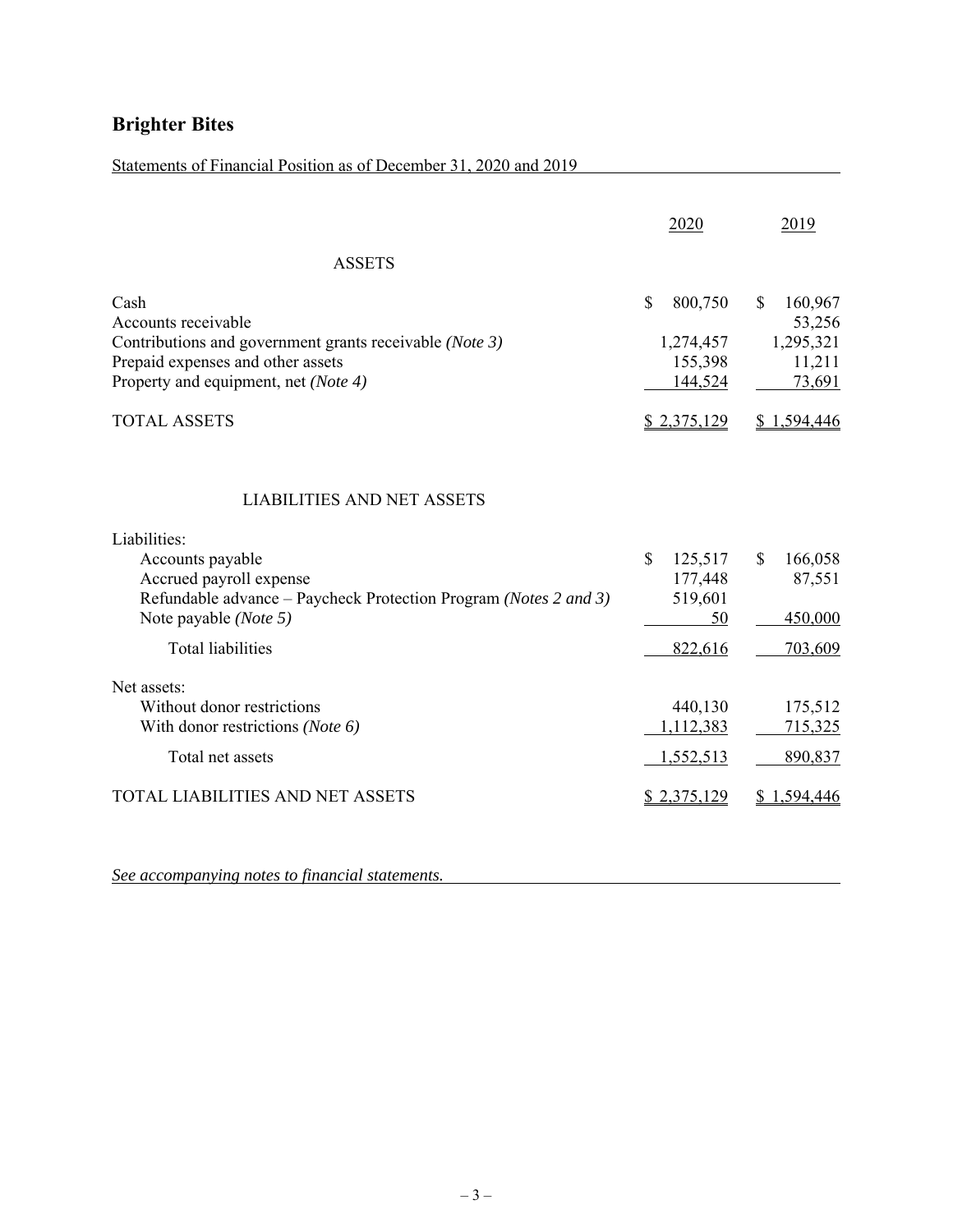## Statement of Activities for the year ended December 31, 2020

|                                                                                                                                                  | WITHOUT DONOR<br><b>RESTRICTIONS</b>                     | <b>WITH DONOR</b><br><b>RESTRICTIONS</b> | <b>TOTAL</b>                                                            |
|--------------------------------------------------------------------------------------------------------------------------------------------------|----------------------------------------------------------|------------------------------------------|-------------------------------------------------------------------------|
| <b>REVENUE:</b>                                                                                                                                  |                                                          |                                          |                                                                         |
| Contributions:<br>Government grants (Note 7)<br>Contributed food (Note 8)<br>Other<br>Special event<br>Direct donor benefits<br>Contract revenue | \$8,755,090<br>348,148<br>329,214<br>(73, 188)<br>27,008 | \$3,750,124<br>1,963,731                 | \$3,750,124<br>8,755,090<br>2,311,879<br>329,214<br>(73, 188)<br>27,008 |
| Total revenue                                                                                                                                    | 9,386,272                                                | 5,713,855                                | 15,100,127                                                              |
| Net assets released from restrictions:<br>Satisfaction of program restrictions<br>Total                                                          | 5,316,797<br>14,703,069                                  | (5,316,797)<br>397,058                   | 15,100,127                                                              |
| <b>EXPENSES:</b>                                                                                                                                 |                                                          |                                          |                                                                         |
| Program<br>Management and general<br>Fundraising<br>Total expenses                                                                               | 13,873,951<br>435,052<br>129,448<br>14,438,451           |                                          | 13,873,951<br>435,052<br>129,448<br>14,438,451                          |
| <b>CHANGES IN NET ASSETS</b>                                                                                                                     | 264,618                                                  | 397,058                                  | 661,676                                                                 |
| Net assets, beginning of year                                                                                                                    | 175,512                                                  | 715,325                                  | 890,837                                                                 |
| Net assets, end of year                                                                                                                          | 440,130                                                  | \$1,112,383                              | \$1,552,513                                                             |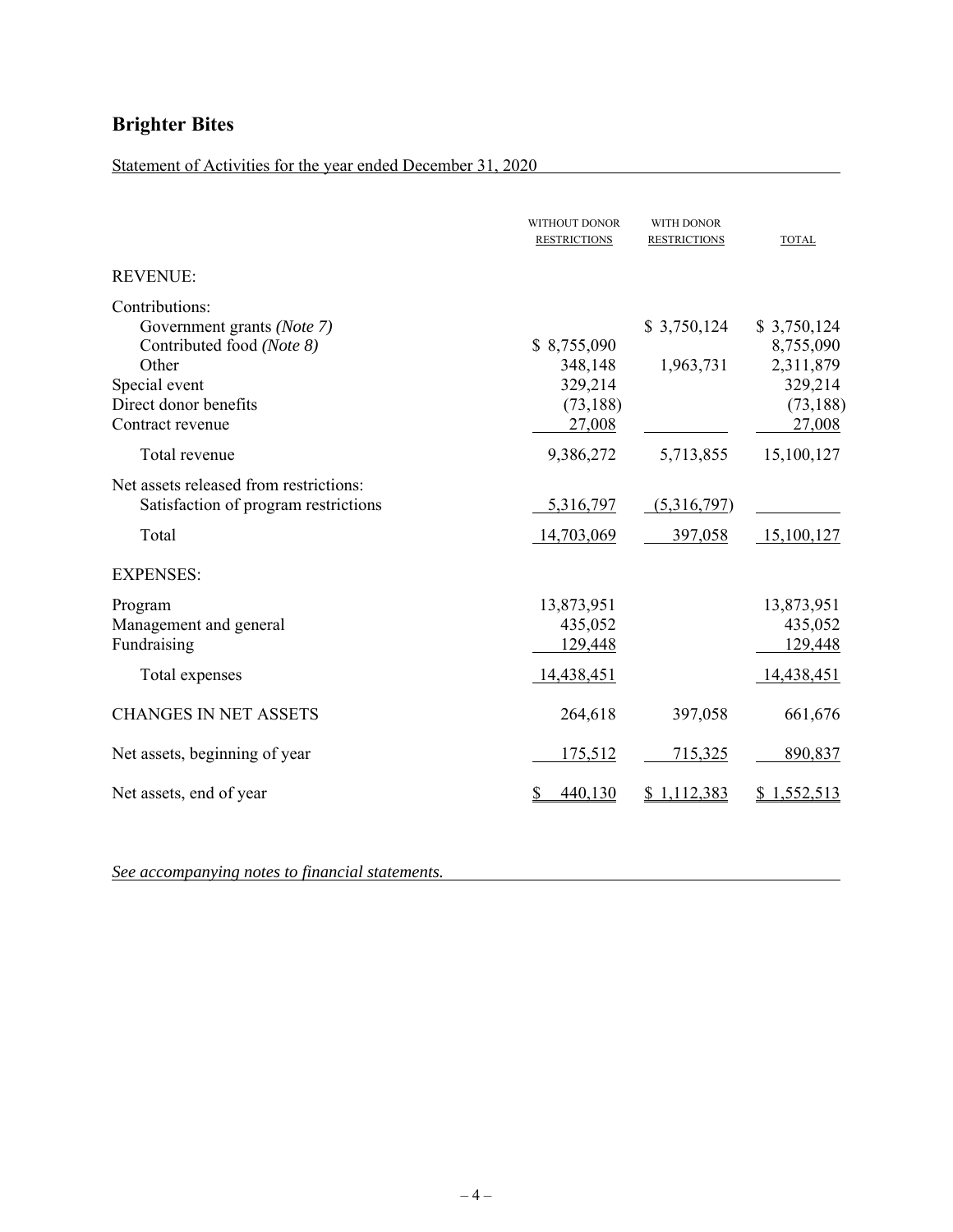## Statement of Activities for the year ended December 31, 2019

|                                                                                                        | <b>WITHOUT DONOR</b><br><b>RESTRICTIONS</b>  | <b>WITH DONOR</b><br><b>RESTRICTIONS</b> | <b>TOTAL</b>                                     |
|--------------------------------------------------------------------------------------------------------|----------------------------------------------|------------------------------------------|--------------------------------------------------|
| <b>REVENUE:</b>                                                                                        |                                              |                                          |                                                  |
| Contributions:<br>Government grants (Note 7)<br>Contributed food (Note 8)<br>Other<br>Contract revenue | \$3,759,352<br>283,339<br>196,660            | \$2,773,497<br>1,211,156                 | \$2,773,497<br>3,759,352<br>1,494,495<br>196,660 |
| Total revenue                                                                                          | 4,239,351                                    | 3,984,653                                | 8,224,004                                        |
| Net assets released from restrictions:<br>Satisfaction of program restrictions<br>Total                | 4,278,943<br>8,518,294                       | (4,278,943)<br>(294, 290)                | 8,224,004                                        |
| <b>EXPENSES:</b>                                                                                       |                                              |                                          |                                                  |
| Program<br>Management and general<br>Fundraising<br>Total expenses                                     | 8,082,742<br>380,402<br>131,736<br>8,594,880 |                                          | 8,082,742<br>380,402<br>131,736<br>8,594,880     |
| <b>CHANGES IN NET ASSETS</b>                                                                           | (76, 586)                                    | (294, 290)                               | (370, 876)                                       |
| Net assets, beginning of year                                                                          | 252,098                                      | 1,009,615                                | 1,261,713                                        |
| Net assets, end of year                                                                                | 175,512                                      | 715,325<br>S                             | 890,837                                          |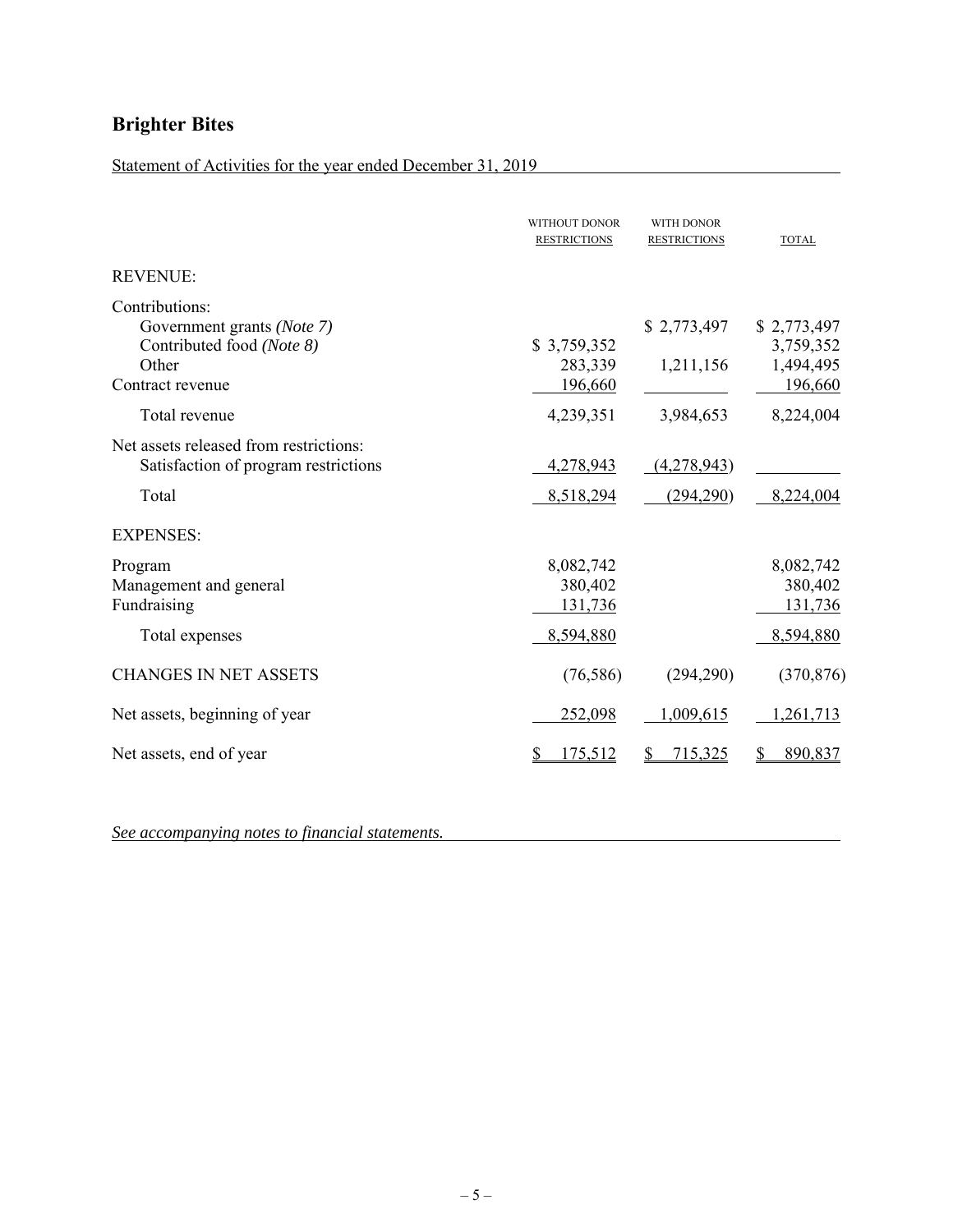Statements of Functional Expenses for the years ended December 31, 2020 and 2019

|                                                | PROGRAM      | <b>MANAGEMENT</b><br><b>AND GENERAL</b> | <b>FUNDRAISING</b> | 2020<br><b>TOTAL</b> |
|------------------------------------------------|--------------|-----------------------------------------|--------------------|----------------------|
| Salaries and related expenses                  | \$2,766,442  | \$<br>385,725                           | \$<br>96,010       | \$3,248,177          |
| Distributed donated food                       | 8,737,417    |                                         |                    | 8,737,417            |
| Supplies and materials                         | 1,073,695    | 105                                     | 33                 | 1,073,833            |
| Contractor fees                                | 853,239      | 27,489                                  | 11,354             | 892,082              |
| Facility and equipment                         | 152,946      | 5,800                                   | 3,677              | 162,423              |
| Computers and information technology           | 100,171      | 3,060                                   | 98                 | 103,329              |
| Postage and freight                            | 90,462       |                                         | 1,610              | 92,072               |
| Travel and meetings                            | 47,706       | 360                                     | 3,115              | 51,181               |
| Printing and photocopying                      | 27,476       |                                         | 4                  | 27,480               |
| Other                                          | 24,397       | <u>12,513</u>                           | 13,547             | 50,457               |
| Total expenses                                 | \$13,873,951 | 435,052                                 | 129,448            | 14,438,451           |
| <b>Direct Donor Benefits</b>                   |              |                                         |                    | 73,188               |
| Total expenses including Direct Donor Benefits |              |                                         |                    | \$14,511,639         |

|                                      | <b>PROGRAM</b> | <b>MANAGEMENT</b><br>AND GENERAL | <b>FUNDRAISING</b> | 2019<br><b>TOTAL</b> |
|--------------------------------------|----------------|----------------------------------|--------------------|----------------------|
|                                      |                |                                  |                    |                      |
| Salaries and related expenses        | \$2,632,322    | 332,949<br>S                     | \$<br>88,801       | \$3,054,072          |
| Distributed donated food             | 3,759,352      |                                  |                    | 3,759,352            |
| Supplies and materials               | 641,891        |                                  | 213                | 642,104              |
| Contractor fees                      | 588,506        | 27,864                           | 20,926             | 637,296              |
| Facility and equipment               | 146,252        | 1,579                            | 1,852              | 149,683              |
| Computers and information technology | 47,241         | 41                               | 60                 | 47,342               |
| Postage and freight                  | 33,413         | 130                              | 970                | 34,513               |
| Travel and meetings                  | 138,610        | 2,391                            | 14,326             | 155,327              |
| Printing and photocopying            | 73,004         | 356                              | 3,772              | 77,132               |
| Other                                | 22,151         | 15,092                           | 816                | 38,059               |
| Total expenses                       | 8,082,742      | 380,402                          | 131,736            | \$8,594,880          |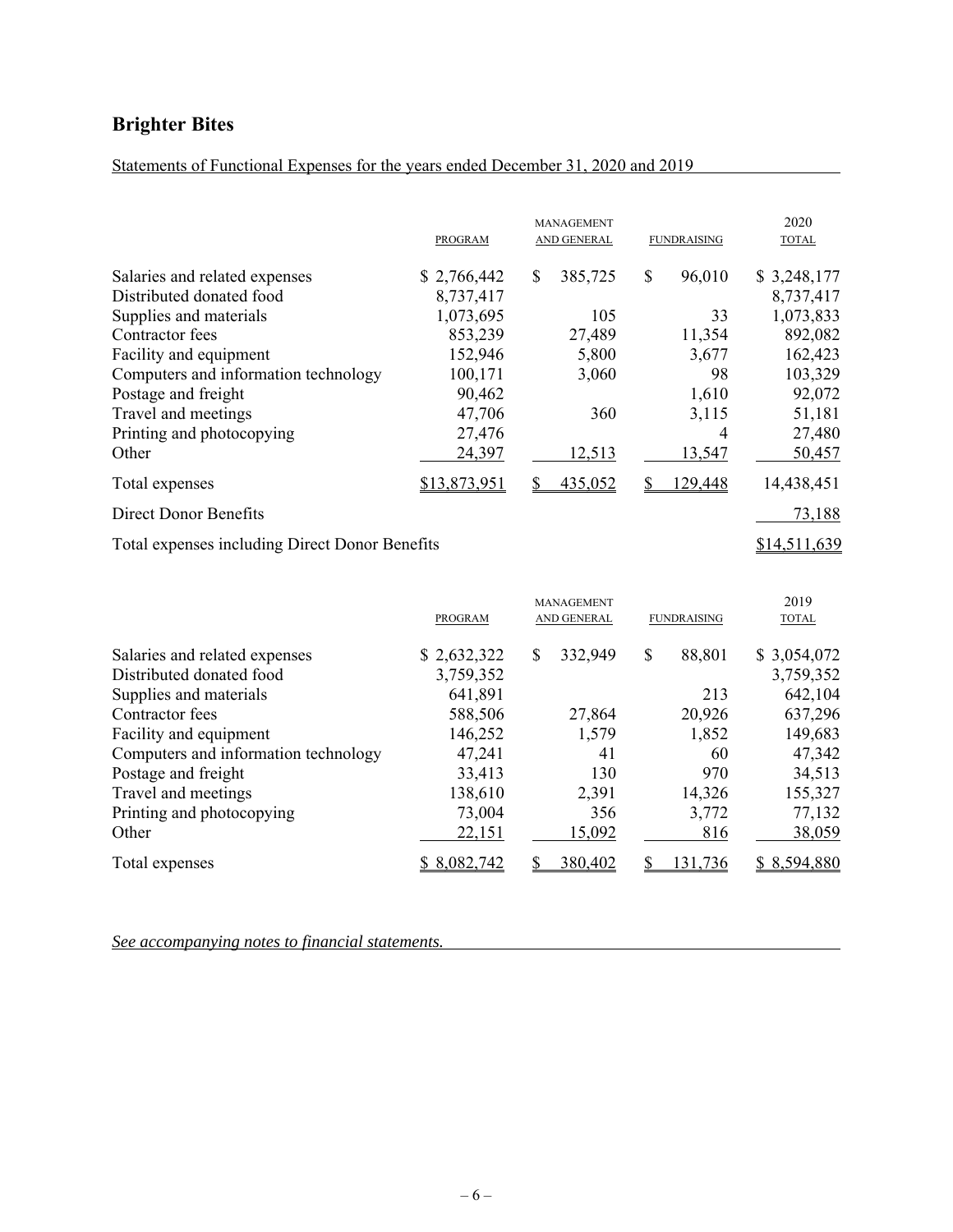## Statements of Cash Flows for the years ended December 31, 2020 and 2019

|                                                                                                                                                           | 2020                                                  | 2019                                                    |
|-----------------------------------------------------------------------------------------------------------------------------------------------------------|-------------------------------------------------------|---------------------------------------------------------|
| CASH FLOWS FROM OPERATING ACTIVITIES:                                                                                                                     |                                                       |                                                         |
| Changes in net assets<br>Adjustments to reconcile changes in net assets to net cash<br>provided (used) by operating activities:                           | \$<br>661,676                                         | (370, 876)<br>S.                                        |
| Depreciation<br>Loss on disposal of property<br>Changes in operating assets and liabilities:                                                              | 56,041<br>4,001                                       | 48,101                                                  |
| Accounts receivable<br>Contributions and government grants receivable<br>Prepaid expenses and other assets<br>Accounts payable<br>Accrued payroll expense | 53,256<br>20,864<br>(144, 187)<br>(40, 541)<br>89,897 | 69,212<br>(545, 739)<br>(5,998)<br>(110,220)<br>(6,773) |
| Refundable advances                                                                                                                                       | 519,601                                               |                                                         |
| Net cash provided (used) by operating activities                                                                                                          | 1,220,608                                             | (922, 293)                                              |
| CASH FLOWS FROM INVESTING ACTIVITIES:                                                                                                                     |                                                       |                                                         |
| Purchase of property and equipment                                                                                                                        | (130, 875)                                            | (10, 282)                                               |
| CASH FLOWS FROM FINANCING ACTIVITIES:                                                                                                                     |                                                       |                                                         |
| Draws on line of credit<br>Repayments on line of credit                                                                                                   | (449,950)                                             | 845,000<br>(395,000)                                    |
| Net cash provided (used) by financing activities                                                                                                          | (449,950)                                             | 450,000                                                 |
| NET CHANGE IN CASH                                                                                                                                        | 639,783                                               | (482, 575)                                              |
| Cash, beginning of year                                                                                                                                   | 160,967                                               | 643,542                                                 |
| Cash, end of year                                                                                                                                         | 800,750<br>\$                                         | 160,967                                                 |
| Supplemental disclosure of cash flow information:<br>Interest paid                                                                                        | \$5,205                                               | \$2,961                                                 |
| See accompanying notes to financial statements.                                                                                                           |                                                       |                                                         |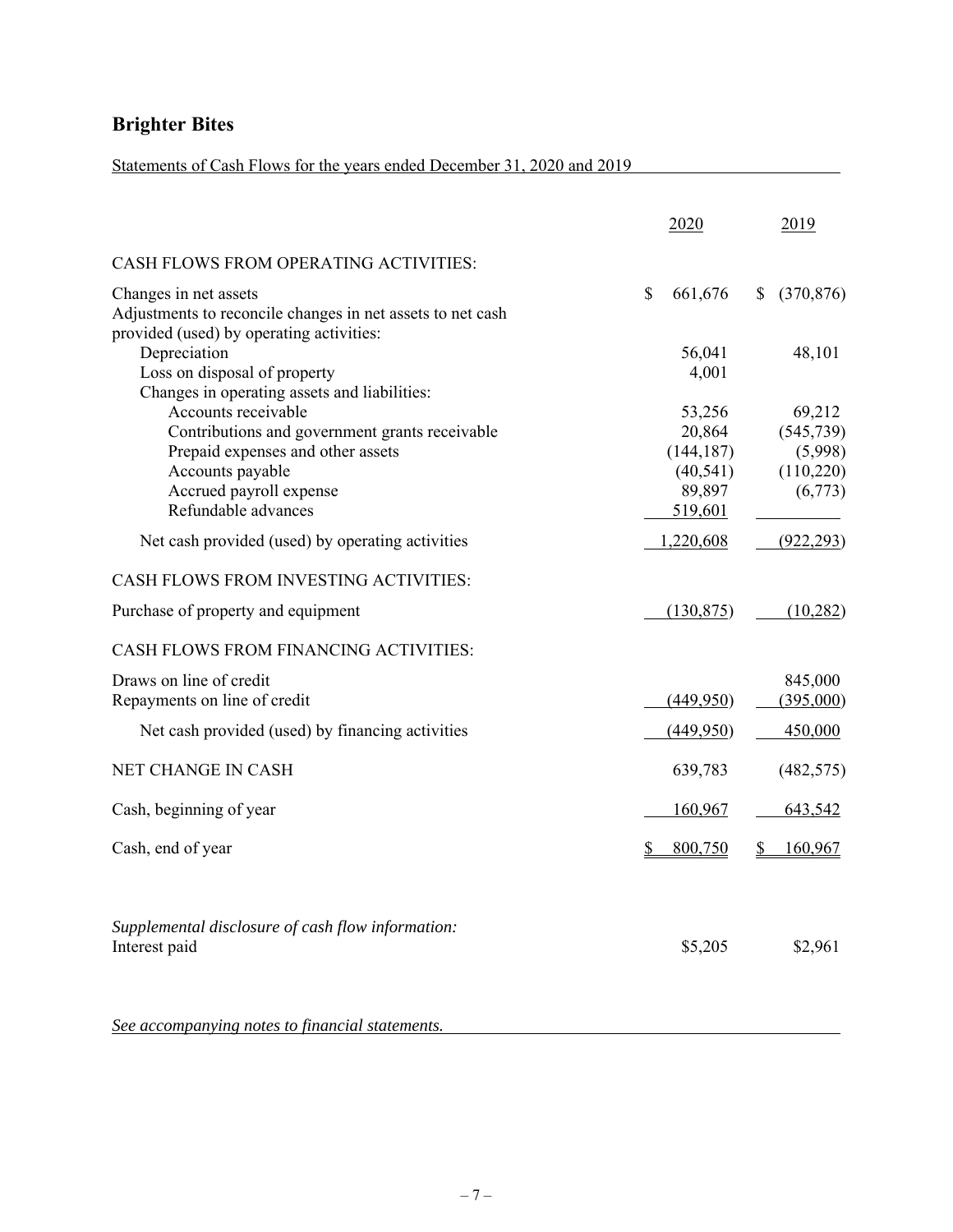Notes to Financial Statements for the years ended December 31, 2020 and 2019

### **NOTE 1 – ORGANIZATION AND SUMMARY OF SIGNIFICANT ACCOUNTING POLICIES**

Organization – Brighter Bites' mission is to *create communities of health through fresh food.* Brighter Bites is a comprehensive and multi-component school, preschool and after-school program that increases access to fresh fruits and vegetables combined with nutrition education for obesity prevention among lowincome children and their families. Brighter Bites' goal is to improve the long-term health outcomes of those they serve and to make systemic change throughout the process: from growing demand at the store, to changing the school and home environments, to tackling food waste and converting it into an impactful public health opportunity, all in an effort to empower families to achieve better health. Brighter Bites currently provides services in multiple schools across the country located in Houston, Austin, Dallas, New York City, Washington, DC, and Southwest Florida.

Federal income tax status – Brighter Bites is exempt from federal income tax under  $\S501(c)(3)$  of the Internal Revenue Code and is classified as a public charity under  $\delta$ 509(a)(1) and  $\delta$ 170(b)(1)(A)(vi).

Cash – Bank deposits exceed the federally insured limit per depositor per institution.

Contributions and government grants receivable that are expected to be collected within one year are reported at net realizable value. Amounts expected to be collected in future years are discounted to estimate the present value of future cash flows, if material. Discounts are computed using risk-free interest rates applicable to the years in which the promises are received. Amortization of discounts is included in contributions revenue.

An allowance for uncollectible receivables is provided when it is believed balances may not be collected in full. The adequacy of the allowance at the end of each period is determined using an analysis of individual balances each period. It is possible that management's estimate regarding the collectability of the balances will change in the near term resulting in a change in the carrying value of these receivables.

Property and equipment is reported at cost if purchased and at fair value at the date of gift if donated. Equipment with a cost of more than \$500 is capitalized. Depreciation is provided on a straight-line basis over estimated useful lives of 3 years.

Net asset classification – Net assets, revenue, gains, and losses are classified based on the existence or absence of donor-imposed restrictions, as follows:

- *Net assets without donor restrictions* are not subject to donor-imposed restrictions even though their use may be limited in other respects such as by contract or board designation.
- *Net assets with donor restrictions* are subject to donor-imposed restrictions. Restrictions may be temporary in nature, such as those that will be met by the passage of time or use for a purpose specified by the donor, or may be perpetual in nature, where the donor stipulates that resources be maintained in perpetuity. Net assets are released from restrictions when the stipulated time has elapsed, or purpose has been fulfilled, or both. Contributions of long-lived assets and of assets restricted for acquisition of long-lived assets are released when those assets are placed in service.

Contributions are recognized as revenue at fair value when an unconditional commitment is received from a donor. Contributions received with donor stipulations that limit their use are classified as *with donor restrictions*. Conditional contributions are subject to one or more barriers that must be overcome before Brighter Bites is entitled to receive or retain funding. Conditional contributions are recognized in the same manner when the conditions have been substantially met. Funding received before conditions are met is reported as refundable advances.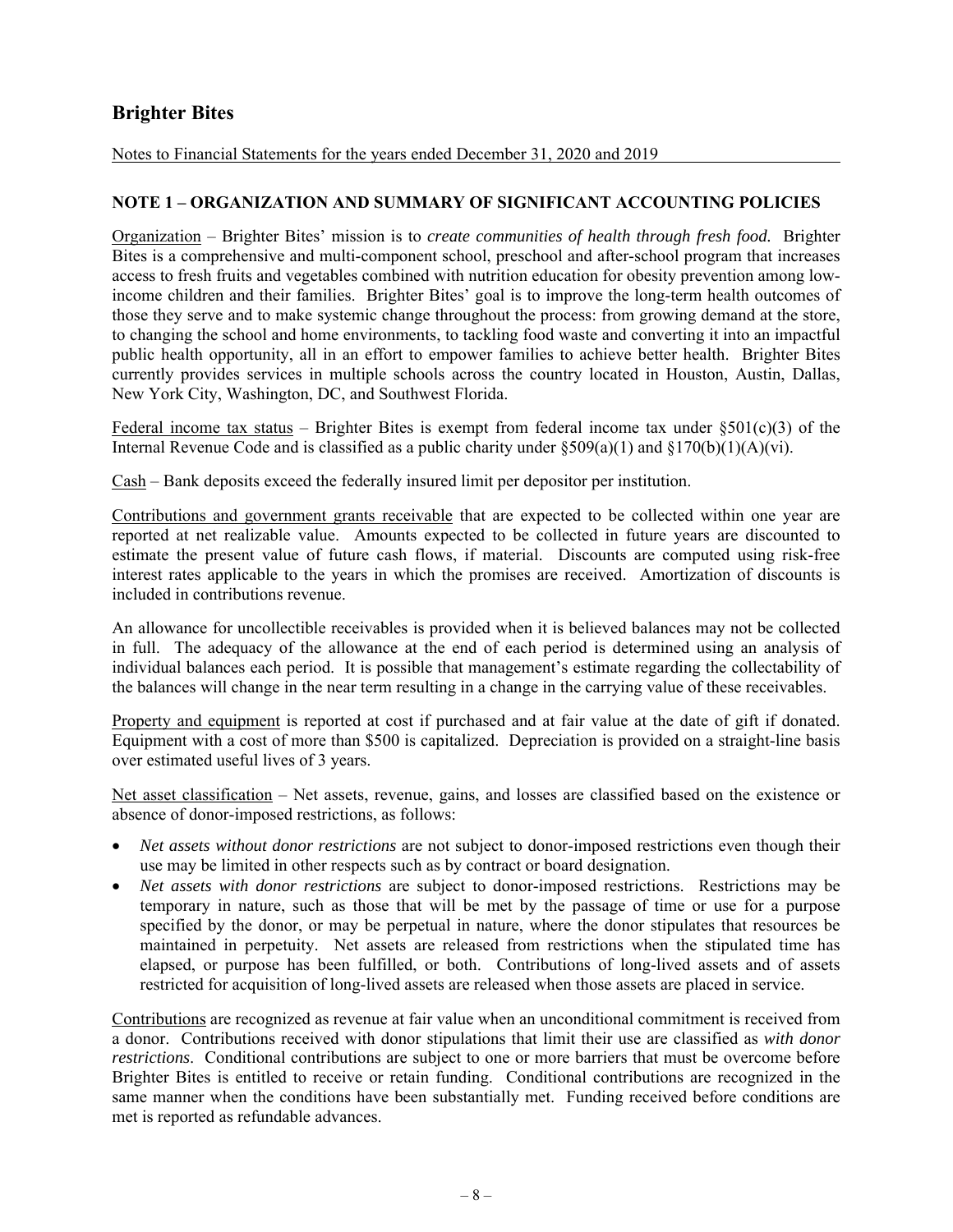Non-cash contributions – Donated food and use of facilities are recognized at fair value as unrestricted contributions when an unconditional commitment is received from the donor. The related expense is recognized as the item is used. Contributions of services are recognized when services received (a) create or enhance nonfinancial assets or (b) require specialized skills, are provided by individuals possessing those skills, and would typically need to be purchased if not provided by donation.

Donated produce is valued at the approximate average wholesale value of one pound of donated product based on the national per pound price of produce as provided by the most recent Feeding America Product Valuation Survey.

A substantial number of volunteers have contributed approximately 70,000 and 62,000 hours of time during 2020 and 2019, respectively, in connection with programs for which no amount has been reported in the financial statements because the services did not meet the criteria for recognition under generally accepted accounting principles.

Special event revenue is the total amount paid by attendees of an event and includes elements of both contributions and exchange transactions. Special event revenue is recognized when the event occurs. Direct donor benefit costs represent the cost of goods and services provided to attendees of the special events. Amounts received in advance are reported as a refundable advance until earned.

Contract revenue is derived from performance obligations satisfied over time. Revenue is recognized using the input method as costs are incurred in amounts that reflect the consideration Brighter Bites expects to be entitled to in exchange for those services. Payment is due based on a payment schedule outlined in the contract. Amounts collected in advance of the performance obligations are deferred until the performance obligations are met. Accounts receivable at December 31, 2019 and 2018 were \$53,256 and \$122,468, respectively. There are no accounts receivable at December 31, 2020.

Functional allocation of expenses – Expenses are reported by their functional classification. Program services are the direct conduct or supervision of activities that fulfill the purposes for which the organization exists. Fundraising activities include the solicitation of contributions of money, securities, materials, facilities, other assets, and time. Management and general activities are not directly identifiable with specific program or fundraising activities. Expenses that are attributable to more than one activity are allocated among the activities benefitted. Salaries and related costs are allocated on the basis of estimated time and effort expended. Depreciation expense is allocated based on functional usage of property. IT costs are allocated based on the number of computing units in each department.

Estimates – Management must make estimates and assumptions to prepare financial statements in accordance with generally accepted accounting principles. These estimates and assumptions affect the reported amounts of assets and liabilities, the disclosure of contingent assets and liabilities, the amounts reported as revenue and expenses, and the allocation of expenses among various functions. Actual results could vary from the estimates that were used.

Recent financial accounting pronouncements – In February 2016, the Financial Accounting Standards Board issued Accounting Standards Update (ASU) 2016-02, *Leases (Topic 842)*. Under this ASU, a lessee should recognize in the statement of financial position a lease liability and a lease asset representing its right to use the underlying asset for the term of the lease for both finance and operating leases. An entity may make an accounting policy election not to recognize lease assets and lease liabilities for leases with a term of 12 months or less. Recognition, measurement, and presentation of expenses and cash flows arising from a lease by a lessee have not changed significantly. Qualitative and quantitative disclosures are required by lessees and lessors to enable users of financial statements to assess the amount, timing and uncertainty of cash flows arising from leases. Brighter Bites is required to adopt this ASU for fiscal year 2022. Upon adoption, management expects to recognize lease commitments as both a right of use asset and a lease liability in the statement of financial position for commitments that are currently only disclosed in the financial statements.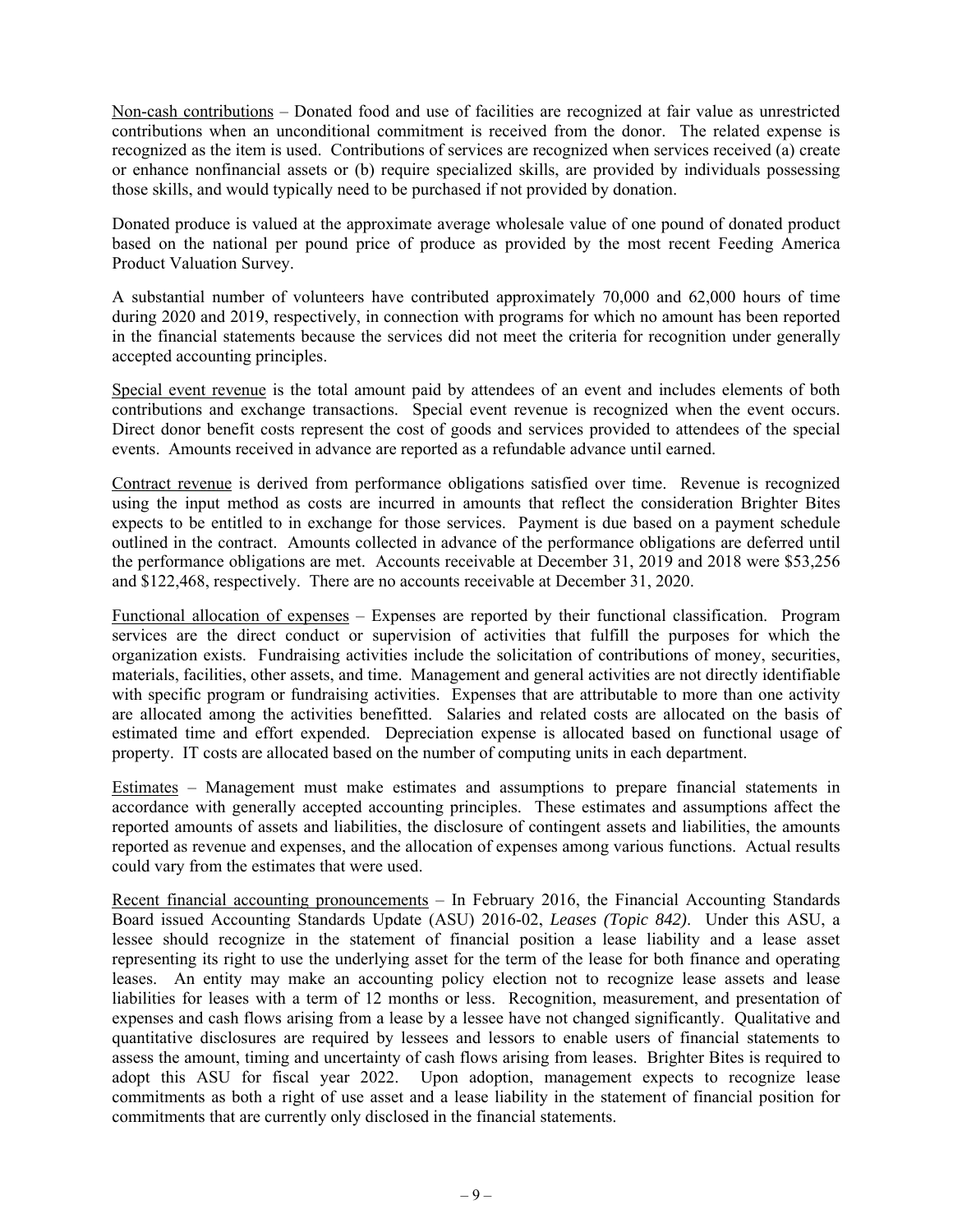ASU 2020-07, *Presentation and Disclosures by Not-for-Profit Entities for Contributed Nonfinancial Assets*, will require contributed nonfinancial assets to be presented as a separate line item in the statement of activities, apart from contributions of cash and other financial assets and will require disclosure about the measurement and use of types of contributed nonfinancial assets. The ASU will be effective for fiscal years beginning after June 15, 2021 and requires retrospective application.

### **NOTE 2 – LIQUIDITY AND AVAILABILITY OF RESOURCES**

Financial assets available for general expenditure, that is, without donor or other restrictions limiting their use within one year of December 31 comprise the following:

|                                                          |   | 2020      |   | 2019      |
|----------------------------------------------------------|---|-----------|---|-----------|
| Financial assets:                                        |   |           |   |           |
| Cash                                                     | S | 800,750   | S | 160,967   |
| Accounts receivable                                      |   |           |   | 53,256    |
| Contributions and government grants receivable           |   | 1,274,457 |   | 1,295,321 |
| Total financial assets                                   |   | 2,075,207 |   | 1,509,544 |
| Less:                                                    |   |           |   |           |
| Restricted contributions to be used in future periods    |   | (10,000)  |   | (83,333)  |
| Total financial assets available for general expenditure |   | 2,065,207 |   | 1,426,211 |

For purposes of analyzing resources available to meet general expenditure over a 12-month period, Brighter Bites considers all expenditures related to its ongoing activities, as well as the conduct of services undertaken to support those activities, to be general expenditures. Brighter Bites expects to collect sufficient government grants and contributions to fund its general expenditures.

In April 2020, Brighter Bites received financial relief of \$519,601 funded under the Small Business Administration's Paycheck Protection Program (PPP). PPP loan principal and interest may be forgiven, in whole or in part, if funds are used for the intended purposes. The unsecured loan is considered to be a conditional contribution and will be recognized as contribution revenue upon forgiveness by the bank. Any amount not forgiven will be treated as a loan and will bear interest at 1% and matures in April 2022. At December 31, 2020, \$519,601 is included in refundable advances. Brighter Bites applied for forgiveness in August 2021. In March 2021, Brighter Bites received \$489,202 under the 2<sup>nd</sup> Draw PPP Loan program. The loan bears interest at 1% and matures in March 2026 if not forgiven. Any amount forgiven will be recognized as contribution revenue in the fiscal year of forgiveness.

### **NOTE 3 – CONTRIBUTIONS AND GOVERNMENT GRANTS RECEIVABLE**

Contributions and government grants receivable consist of the following:

|                                                      | 2020                            | 2019               |
|------------------------------------------------------|---------------------------------|--------------------|
| Receivable from government agencies                  |                                 | 789,432 \$ 875,655 |
| Receivable from others                               | 485.025                         | 419,666            |
| Total contributions and government grants receivable | $\frac{1,274,457}{8}$ 1,295,321 |                    |

Contributions and government grants receivable at December 31, 2020 are expected to be collected as follows:

| Less than one year                                   | \$1,264,457 |
|------------------------------------------------------|-------------|
| One to five years                                    | 10,000      |
| Total contributions and government grants receivable | \$1,274,457 |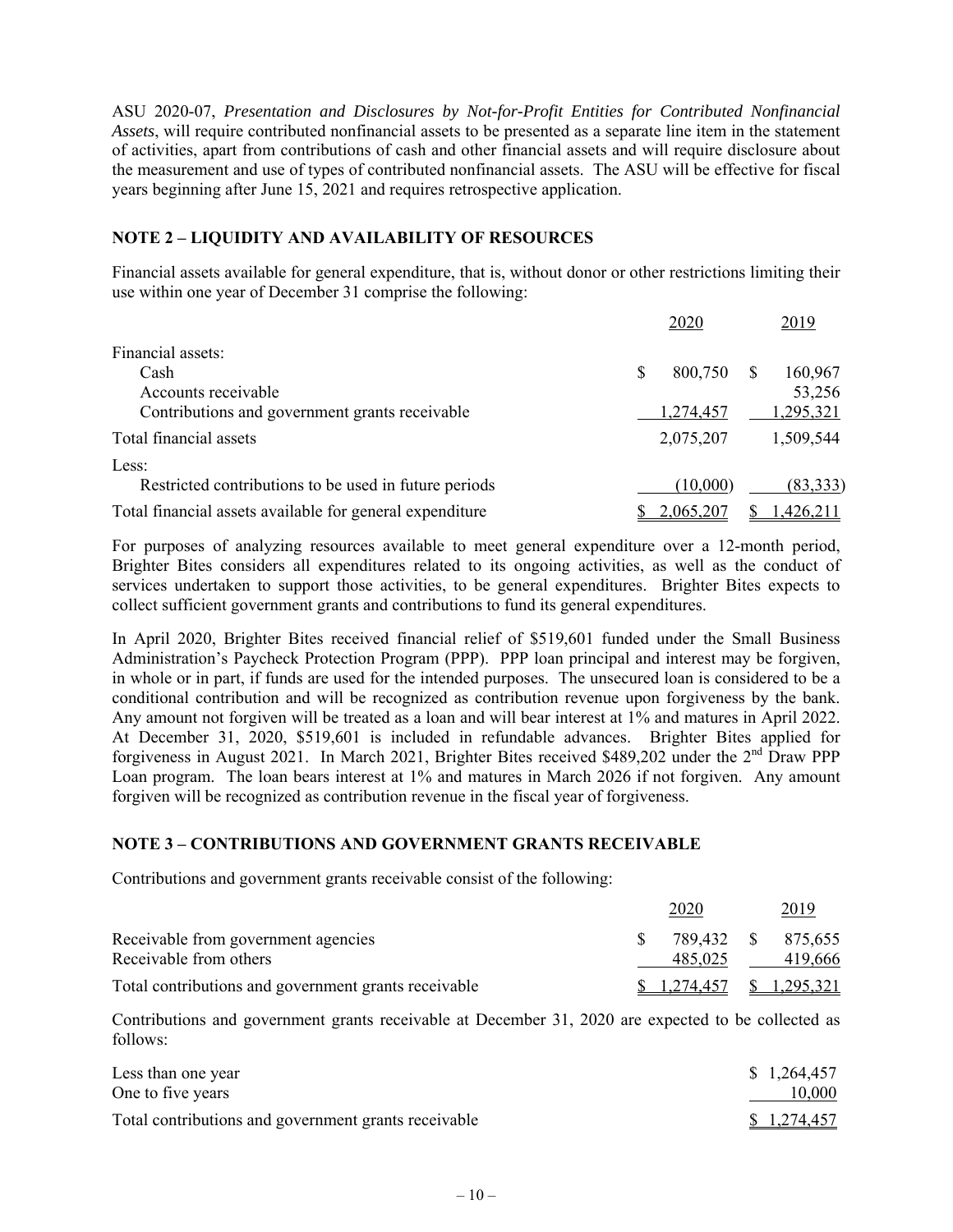A portion of Brighter Bites' contributions and government grants is derived from cost-reimbursable federal and state contracts, which are conditioned upon certain performance requirements and/or the incurrence of allowable qualifying expenses. Amounts received are recognized as revenue when Brighter Bites has incurred expenditures in compliance with specific contract or grant provisions. At December 31, 2020, conditional contributions and government grants of \$3,648,965 have not been recognized because the conditions on which they depend have not yet been met.

### **NOTE 4 – PROPERTY AND EQUIPMENT**

Property and equipment consists of the following:

|                                                                   | 2020                              | 2019                        |
|-------------------------------------------------------------------|-----------------------------------|-----------------------------|
| Computer equipment<br>Website<br>Furniture and fixtures           | \$<br>229,411<br>46,008<br>15,912 | 114,047<br>46,008<br>19,257 |
| Total property and equipment, at cost<br>Accumulated depreciation | 291,331<br>(146, 807)             | 179,312<br>(105, 621)       |
| Property and equipment, net                                       | 144,524                           | 73.691                      |

### **NOTE 5 – NOTE PAYABLE**

Brighter Bites had an unsecured \$500,000 operating line of credit agreement with a local banking institution that matured on March 8, 2021. The line of credit bears interest at 5.5%. Principal payments are due upon maturity with interest payments due monthly. The balance outstanding under the line of credit at December 31, 2020 and 2019 was \$50 and \$450,000, respectively. Interest expense totaled \$3,497 and \$4,818 during 2020 and 2019, respectively.

### **NOTE 6 – NET ASSETS WITH DONOR RESTRICTIONS**

Net assets with donor restrictions are restricted as follows:

|                                                    |   | 2020    | 2019         |
|----------------------------------------------------|---|---------|--------------|
| Subject to expenditure for specified purpose:      |   |         |              |
| General expansion                                  | S | 461,242 | \$<br>15,204 |
| Houston expansion and programming                  |   | 289,362 | 75,986       |
| Dallas expansion and programming                   |   | 125,443 | 25,015       |
| IT and computer hardware                           |   | 35,624  | 47,400       |
| Florida expansion and programming                  |   | 20,510  | 96,655       |
| Washington, DC expansion and programming           |   | 7,194   | 40,000       |
| Austin expansion and programming                   |   | 2,026   | 154,368      |
| Other programming                                  |   | 21,816  | 6,531        |
| Total subject to expenditure for specified purpose |   | 963,217 | 461,159      |
| Subject to the passage of time                     |   | 149,166 | 254,166      |
| Total net assets with donor restrictions           |   | 112,383 | 715,325      |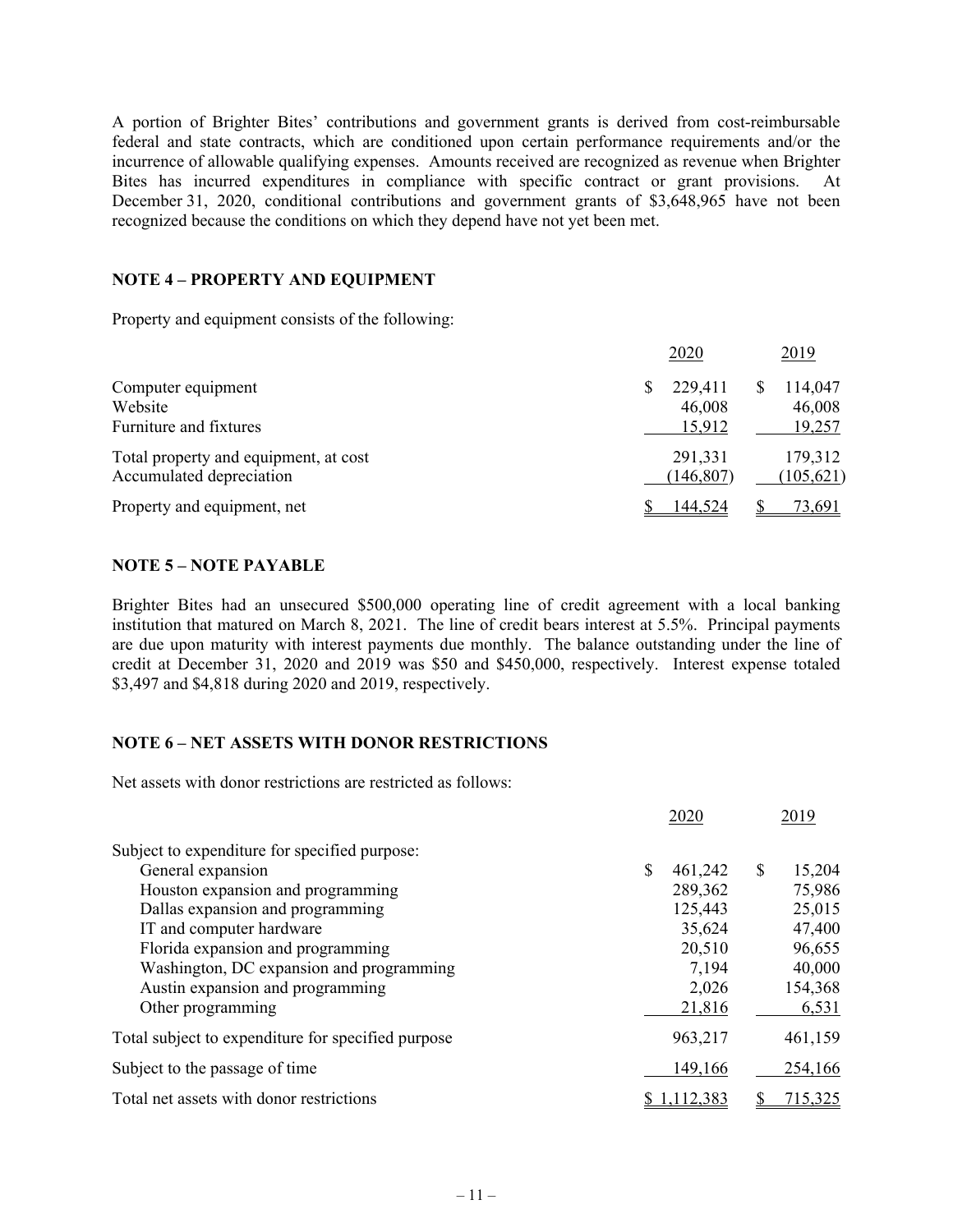### **NOTE 7 – GOVERNMENT GRANTS**

Brighter Bites is a party to contracts with government agencies. Should these contracts not be renewed, a replacement for this source of support may not be forthcoming and related expenses would not be incurred. Sources of significant grant revenue are as follows:

|                                                               | 2020                      | 2019               |
|---------------------------------------------------------------|---------------------------|--------------------|
| Federal government awards:<br>U. S. Department of Agriculture | $$2,277,514$ $$2,179,691$ |                    |
| State government awards:<br>A&M AgriLife Extension Service    | 1,472,610                 | 593,806            |
| Total government grants and other revenue                     | 3,750,124                 | <u>\$2,773,497</u> |

Government awards require fulfillment of certain conditions as set forth in the contracts and are subject to review and audit by the awarding agencies. Such reviews and audits could result in the discovery of unallowable activities and unallowable costs. Consequently, any of the funding sources may, at their discretion, request reimbursement for expenses or return of funds as a result of non-compliance by Brighter Bites with the terms of the contracts. Management believes such disallowances, if any, would not be material to Brighter Bites' financial position or changes in net assets.

### **NOTE 8 – DONATED FOOD**

The majority of food distributed by Brighter Bites is produce received from food banks in the communities that Brighter Bites serves.

The total value of contributed food is as follows:

|                       | 2020        | 2019        |
|-----------------------|-------------|-------------|
| Pounds of food        | 12,507,271  | 4,803,437   |
| Value per pound       | .70         | .78<br>X    |
| Value of food         | \$8,755,090 | \$3,746,681 |
| Value of donated bags |             | 12,671      |
| Total                 | \$8,755,090 | \$3,759,352 |

### **NOTE 9 – SUBSEQUENT EVENTS**

Management has evaluated subsequent events through August 26, 2021, which is the date that the financial statements were available for issuance. As a result of this evaluation, no events other than the Second Draw PPP loan disclosed in Note 2, were identified that are required to be disclosed or would have a material impact on reported net assets or changes in net assets.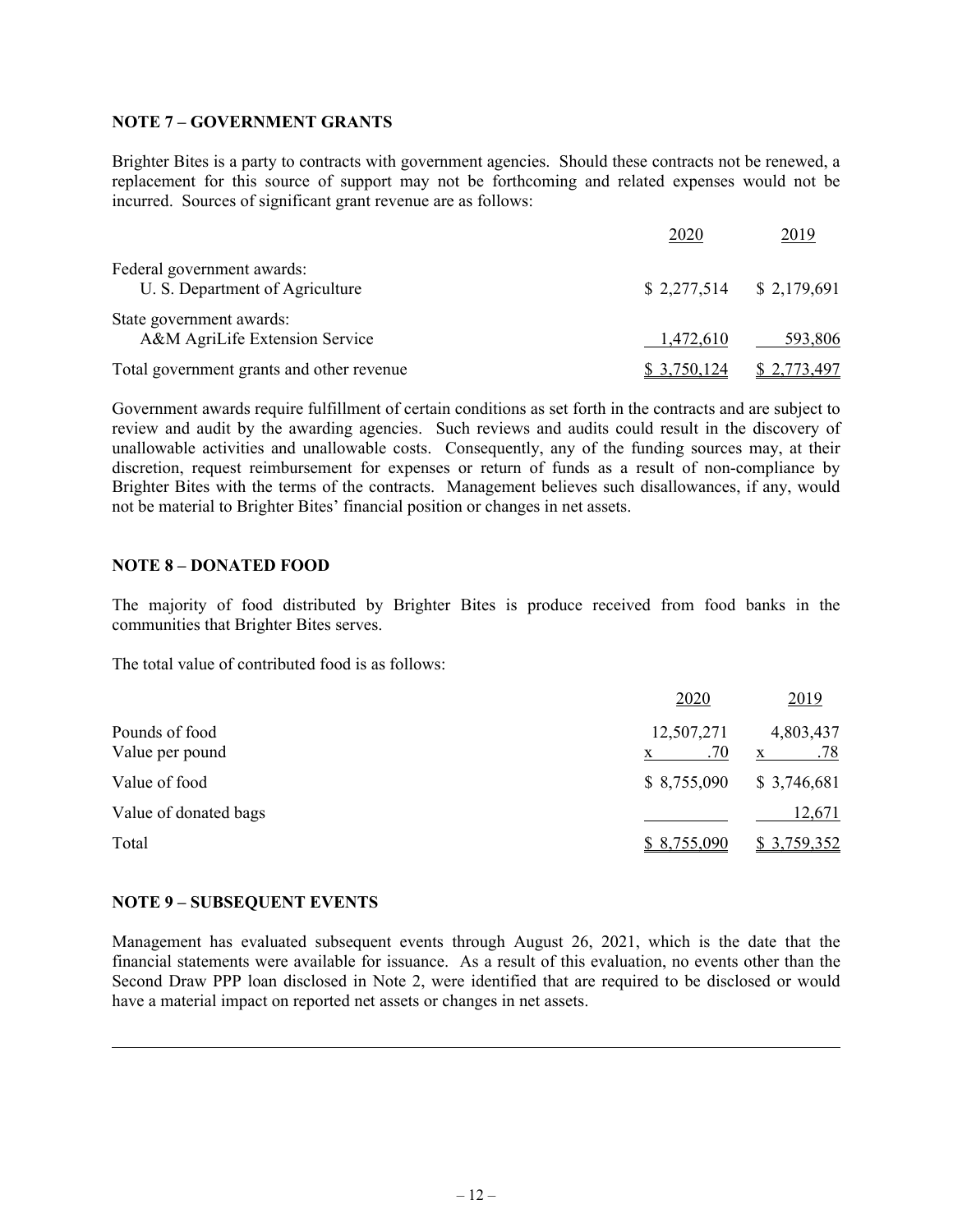Schedule of Expenditures of Federal Awards for the year ended December 31, 2020

| FEDERAL GRANTOR        | Assistance |                 |        | Allowable    |
|------------------------|------------|-----------------|--------|--------------|
| Pass-through Grantor   | Listing    |                 | Award  | Federal      |
| Program Title & Period | Number     | Contract Number | Amount | Expenditures |

### U. S. DEPARTMENT OF AGRICULTURE

Passed through Texas Department of Agriculture and Feeding Texas: State Administrative Matching Grants for the Supplemental Nutrition Assistance Program (SNAP Cluster)  $\#1$  10/01/19 – 09/30/20 10.561 529-16-002-00002 \$2,125,530 \$ 1,539,130

| #2 | $10/01/20 - 09/30/21$ 10.561 | 529-16-002-00002 | \$2,125,530 | 474,142 |
|----|------------------------------|------------------|-------------|---------|
|    |                              |                  |             |         |

Passed through New York Office of Temporary and Disability Assistance and City Harvest, Inc. State Administrative Matching Grants for the Supplemental Nutrition Assistance Program (SNAP  $C$ luster)

| Cluster) |                                      |          |      |           |             |
|----------|--------------------------------------|----------|------|-----------|-------------|
| #3       | $10/01/19 - 09/30/20$ 10.561         |          | None | \$325,780 | 165,403     |
| #4       | $10/01/20 - 09/30/21$                | - 10.561 | None | \$325,780 | 98,839      |
|          | Total U.S. Department of Agriculture |          |      |           | 2,277,514   |
|          | <b>TOTAL FEDERAL AWARDS</b>          |          |      |           | \$2,277,514 |

*See accompanying note to schedules of expenditures of federal and state awards.*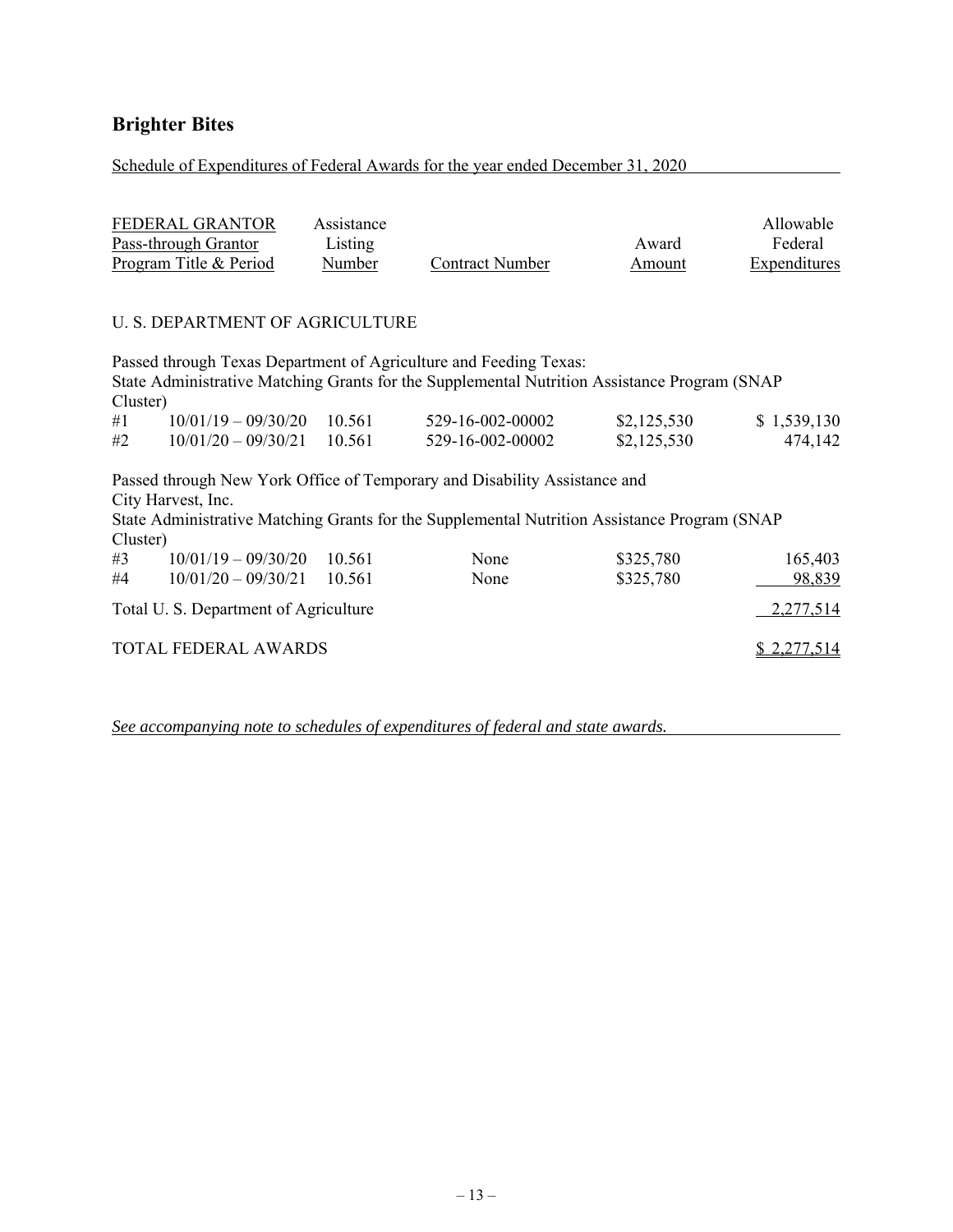Schedule of Expenditures of State Awards for the year ended December 31, 2020

| <b>STATE GRANTOR</b><br>Pass-through Grantor<br>Program Title & Period | Contract<br>Number | Award<br>Amount | Allowable<br><b>State</b><br>Expenditures |
|------------------------------------------------------------------------|--------------------|-----------------|-------------------------------------------|
| <b>TEXAS A&amp;M AGRILIFE EXTENSION SERVICE</b>                        |                    |                 |                                           |
| Direct Funding:                                                        |                    |                 |                                           |
| Surplus Agricultural Products Grant Program                            |                    |                 |                                           |
| $09/01/19 - 08/31/20$ GA-555-01<br>$\#S1$                              |                    | \$1,433,329     | 1,150,844<br>S.                           |
| $\#S2$ 09/01/20 - 08/31/21 GA-555-01                                   |                    | \$1,433,329     | 321,766                                   |
| Total Texas A&M Agrilife Extension Service                             | 1,472,610          |                 |                                           |
| <b>TOTAL STATE AWARDS</b>                                              |                    |                 | 1,472,610                                 |

*See accompanying note to schedules of expenditures of federal and state awards.*